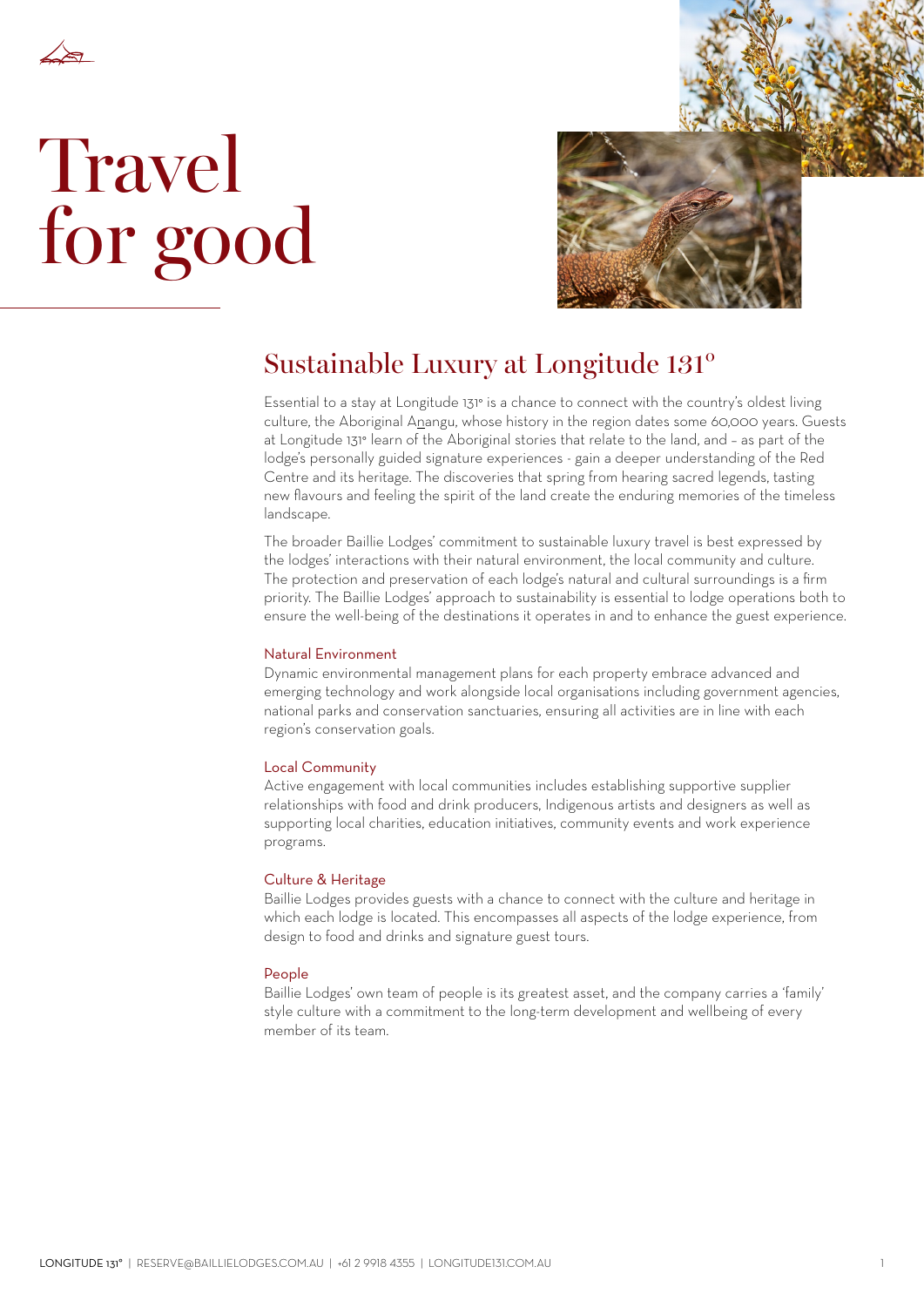

## Commitment to the Natural Environment

An energetic and invested approach to best managing the natural environment is essential to the Baillie Lodges guest experience, to the ongoing appeal of the destination and to sustainable business in experiential tourism. A comprehensive Environmental Management Plan is in place at Longitude 131° and steers all strategies relating to the conservation of the desert ecosystem.

Longitude 131° was originally approved under the Commonwealth Environment Protection & Biodiversity Conservation Act and involved extensive consultations with the Central Land Council and Aboriginal Areas Protection Authority. Some of the specific initiatives were:

- Longitude 131° was designed and constructed to minimise its impact on the site and surroundings. If required, the infrastructure could be completely dissembled and removed, and the site resorted to its pre-development state with minimal remediation.
- The site planning included a formal study of cultural maps to confirm there were no sacred Aboriginal sites in the immediate area of the property.
- Recycling is routinely undertaken at Longitude 131°, with separation from general waste of any materials that can feasibly be returned to recycling depots and biodegradable chemicals are used for cleaning.
- Longitude 131° features accredited bathroom and shower fittings to ensure efficient systems for guests to minimise their water usage. Guests are encouraged to opt for towel and linen changes every third day of their stay, potentially saving hundreds of thousands of litres of water each year, as well as minimising detergent use. Luxury Tents feature a generous shower instead of a bath to preserve precious water in the desert environment.
- Longitude 131° uses refillable water bottles for guest use on outdoor adventures, and only biodegradable eco-straws are offered at the lodge.
- Guest amenities (shampoo, conditioner, liquid soap and hand cream) are all presented in guest suites in stylish, refillable vessels, which are refilled as needed as part of the daily housekeeping service.

'Longitude 131° makes the most of the desert sun. Solar panels on the roof of the Dune House provide guest tents with hot water. We also tap into the Yulara Tjintu (meaning sun) Solar Project – a 1.8MW solar system spread across five separate locations, this showcase for sustainable ecotourism sets a benchmark for other remote tourism operations.'

*Ben Lanyon, Lodge Manager*

### Commitment to Local Community

Baillie Lodges actively engages with the Aboriginal Anangu's Mutitjulu community located within Uluru-Kata Tjuta National Park. The lodge regularly works with local Indigenous artists to provide work experience and employment opportunities.

At Longitude 131°, the team works with several regional Aboriginal Art Centres, particularly Ernabella in the Anangu Pitjantjatjara Yankunytjatjara (APY) Lands to commission artworks, woven birds and baskets, wooden carvings and traditional spears and more, with the proceeds going directly to the artists and the community.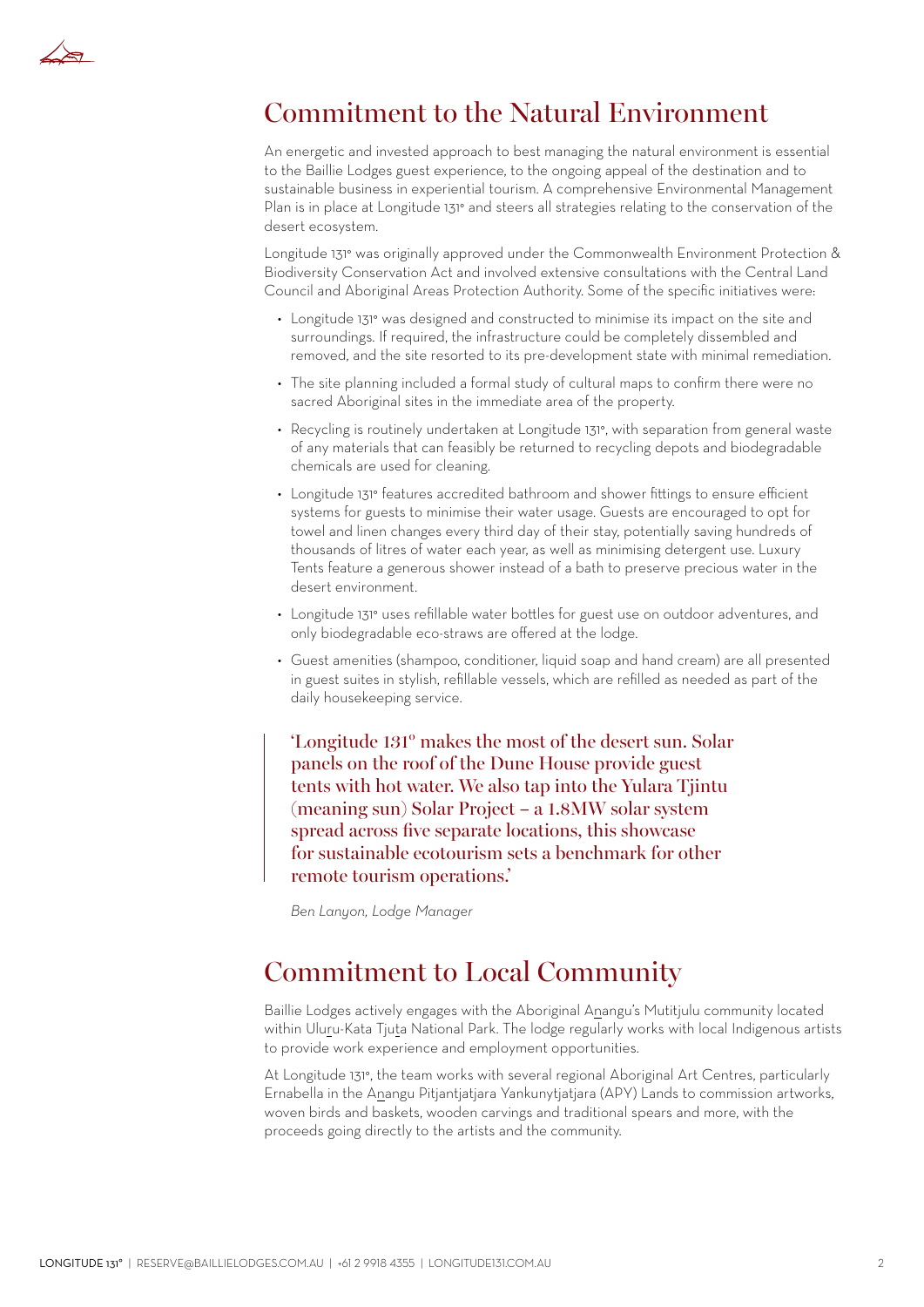

- In recent years, Longitude 131° has purchased on average \$300,000 worth of artworks each year from regional Indigenous art centres for display on the property and for sale to guests.
- As part of the lodge's longstanding relationship with the Ernabella Arts Centre, Longitude 131° sponsors a ceramist teacher and professional education for the community, with a contribution of \$50,000 per year towards this initiative.
- Longitude 131° hosts regular artists-in-residence programs at the lodge, allowing a rare cultural exchange between guests and Aboriginal artists from Ernabella and other centres.
- Guests have the chance to meet Aboriginal artists with experiences such as the artists-in-residence program and an unforgettable full-day tour to the Ernabella Arts Community.

'Since Baillie Lodges assumed management in November 2013, we've developed a mutually rewarding, multifaceted partnership with Ernabella Arts Community. It's a wonderful privilege to provide support for the artists and the broader community.'

*Hayley Baillie, Founder & Creative Director*

## Commitment to Culture & Heritage

A key philosophy that underpins the guest experience at Longitude 131° is the connection with the landscape, its culture, heritage and wildlife. It's a sensory experience, a union of sights, scents and tastes that allow guests to fully immerse themselves in the natural and cultural significance of Uluru-Kata Tjuta National Park. All aspects of the lodge from the accommodation to the dining and touring experiences embrace these connections. Some examples include:

- Traditionally each guest tent has been themed to pay homage to the region's early western explorers and pioneers, stoic characters that challenged Australia's vast interior and whose stories are part of the outback's distinctive ethos. From Ernest Giles, the first European to set eyes on Uluru and Kata Tjuta and 'Cattle King' Sir Sidney Kidman, to Aboriginal welfare activist Daisy Bates along with yarn-spinners like Bill Harney, their tales told by the framed artefacts and memorabilia offering insight into a much tougher experience in the outback.
- The Executive Chef aligns the daily changing menus with the Aboriginal seasons of the outback. The best produce from around the country is combined with Indigenous ingredients and 'bush tucker' flavours such as muntrie berries, quandongs, finger limes and Davidson plums to create a unique taste of Australia.
- The Longitude 131° experiences guides undertake a formal accreditation program offered by Uluru-Kata Tjuta National Park in conjunction with Charles Darwin University with content that has been developed by the local Anangu community.
- Guides gain knowledge of the geology and ecology of the region and an introduction to the traditional Anangu Tjukurpa, which is the foundation of the Indigenous community's life and society. These stories are shared on each of the lodge's tours and provide guests with a deeper understanding of the ancient landscape and culture.
- Longitude 131°'s contemporary aesthetic showcases Australian design and a commitment to supporting local artisans complements the vibrant colours and textures of the Aboriginal artworks.
- The Dune House features handmade furniture from Tasmanian design duo Pierre and Charlotte Julien, lounges by Jardan and bar stools by Western Australian wood-worker Nathan Day. Guests relax in bespoke Baillie Beds by AH Beard, occasional chairs by Arthur G and feature lights by Melbourne-based Ross Gardam.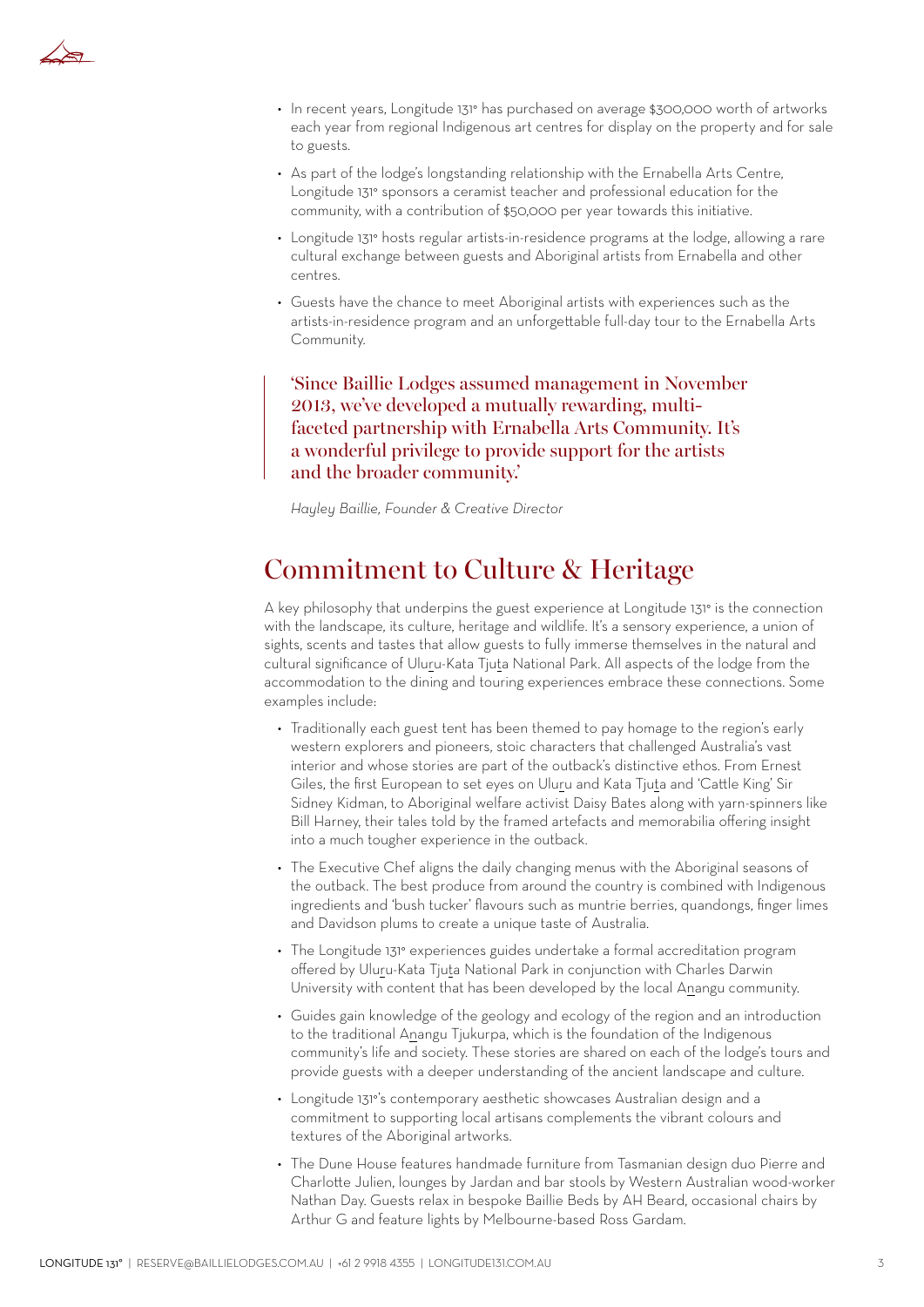

'The thing I love most about being an experiences guide here in the Red Centre is being able share this beautiful and sacred place with people from all around the world. Not only do I get to take in its beauty every day, but the genuine interest from our guests and their eagerness to hear and learn the stories of the Anangu is inspiring.'

*Sam Inkersell, Senior Guide* 

#### Commitment to People

Baillie Lodges recognises its people are its greatest asset and is committed to the longterm development and wellbeing of staff. Baillie Lodges encourages all team members to personally engage in the business and empowers them to take ownership of the delivery of exceptional service.

Baillie Lodges encourages team member development and growth, with its participation in the National Indigenous Training Academy (NITA) trainee apprenticeship program just one example. Team members often transfer between lodges to advance their personal and professional development and enjoy a new destination.

The Longitude 131° team is small and close-knit, attracting hospitality professionals from far and wide to create a remote family. Some of the ways that Baillie Lodges embraces, develops and care for its people include:

- Formal qualifications and prior experience aren't essential when recruiting new staff. If they have the right attitude and an affinity for guest service, team members can get a foothold and build their skills 'on-the-job'.
- Baillie Lodges believes in the opportunity for the broader Australian tourism industry to contribute to training new recruits, recruiting hotel school trainees and offering opportunities for staff development including chef apprenticeships and individual scholarships.
- The Baillie Lodges team is an integral part of the lodge experience and is encouraged to establish a warm rapport with guests. This is one reason the team doesn't wear name badges, as they introduce themselves personally to each guest.
- Baillie Lodges ensures the team is regularly recognised for its dedication, with feedback including shared guest comments and monthly awards for outstanding team members, showcasing team success stories in marketing materials and bonuses on the anniversary of employment.

When Ben and Louise Lanyon took over the management reigns at Longitude 131° in 2019, they were already familiar with the Baillie Lodges collection, having managed sister property Southern Ocean Lodge when it first opened in 2008. They embraced life on South Australia's Kangaroo Island for four years before leaving to embark on new adventures back in their home state of Queensland.

Having stayed in touch with the Baillie Lodges 'family', Ben and Lou returned to Southern Ocean Lodge for its 10th birthday celebrations which reignited their love of everything Baillie Lodges. Later that year, when the opportunity arose to re-join the Baillie fold at Longitude 131°, the 'timing was just right.' In 2019, Ben and Lou moved to the Northern Territory with their three boys to begin a new chapter in the outback.

#### 'Besides the amazing mix of guests we greet from all around the world, we have a pretty special team of staff that are super passionate about where we are and what we do!'

*Louise Lanyon, Lodge Manager*